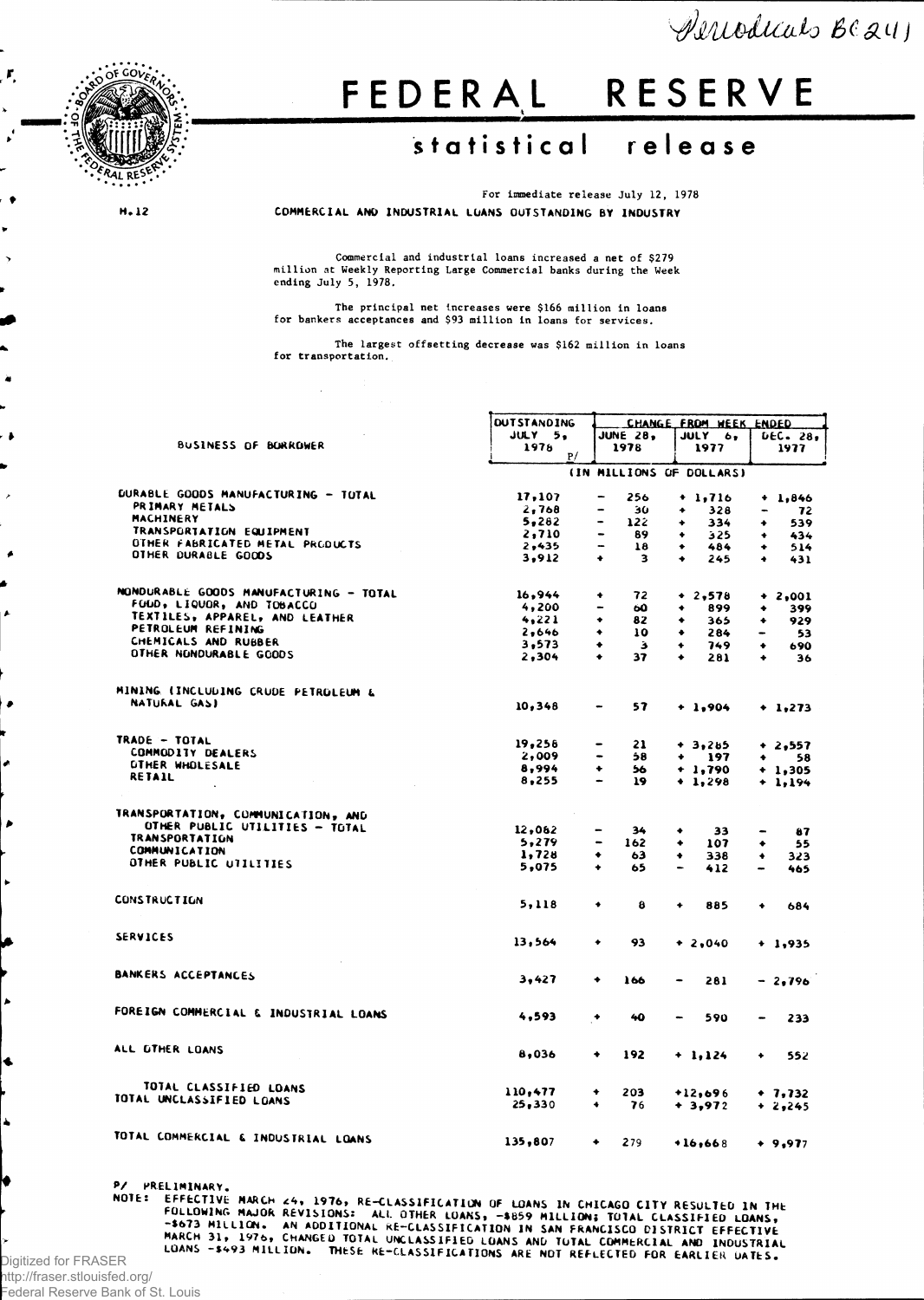## **H.12(A) COMMERCIAL AND INDUSTRIAL LOANS OUTSTANDING AT A SAMPLE OF WEEKLY REPORTING LARGE COMMERCIAL BANKS BY INDUSTRY AND FEDERAL RESERVE DISTRICT« WEEK ENDED JULY 5, 1978 (IN MILLIONS OF DOLLARS)**

| BUSINESS OF BORROWER                 | <b>ALL</b>             | <b>BOSTON</b> | <b>NEW</b>       | PHILA-         | CLEVE-      | RICHMOND ATLANTA CHICAGO |               |        | ST.          | MINNE-                 | <b>KANSAS</b> | DALLAS   | SAN        |
|--------------------------------------|------------------------|---------------|------------------|----------------|-------------|--------------------------|---------------|--------|--------------|------------------------|---------------|----------|------------|
|                                      | <b>DISTRICTS</b><br>P/ |               | <b>YORK</b>      | DELPHIA<br>PI. | <b>LAND</b> |                          | P/            |        | <b>LOUIS</b> | <b>APPOLIS</b>         | <b>CITY</b>   | P/       | FRANCISCO  |
| DUR. GOODS MFG.-TOTAL                | 17,107                 | 966           | 5.583            | 837            | 1,562       | 521                      | 528           | 3,615  | 312          | 250                    | 198           | 547      | 2,188      |
| PRIMARY METALS                       | 2,768                  | 97            | 1,152            | 90             | 436         | 93                       | 51            | 479    | 41           | 23                     | 15            | 77       | 214        |
| MACHINERY                            | 5.282                  | 362           | 1.719            | 268            | 400         | 98                       | 128           | 1,254  | 83           | 81                     | 57            | 139      | 693        |
| TRANSPORTATION EQUIP.                | 2,710                  | 92            | 1,043            | 110            | 135         | 58                       | 90            | 575    | 28           | 8                      | 15            | 81       | 475        |
| OTHER FAB. METAL PROD.               | 2,435                  | 148           | 618              | 178            | 278         | 61                       | 103           | 519    | 52           | 54                     | 54            | 114      | 256        |
| OTHER DURABLE GOODS                  | 3,912                  | 267           | 1,051            | 191            | 313         | 211                      | 156           | 788    | 108          | 84                     | 57            | 136      | 550        |
| NONDUR. GOODS MFG.-TUTAL             | 16,944                 | 745           | 8,038            | 637            | 619         | 657                      | 769           | 2,386  | 308          | 219                    | 286           | 634      | 1,646      |
| FOOD, LIQUOR, & TOBACCO              | 4,200                  | 96            | 1,739            | 166            | 154         | 100                      | 130           | 759    | 86           | 94                     | 55            | 88       | 731        |
| TEX. APPAR., & LEATHER               | 4,221                  | 306           | 2,017            | 217            | 77          | 332                      | 425           | 429    | 100          | 18                     | 25            | 93       | 182<br>158 |
| PETROLEUM REFINING                   | 2,646                  | 29            | 1,449            | 42             | 60          | 38                       | 30            | 364    | 19           | 35                     | 130           | 292      | 350        |
| CHEMICALS & RUBBER                   | 3,573                  | 143           | 2,009            | 81             | 204         | 84                       | 57            | 473    | 34           | 16                     | 41            | 81<br>80 | 225        |
| OTHER NONDURABLE GOODS               | 2,304                  | 171           | 824              | 131            | 124         | 103                      | 127           | 361    | 67           | 56                     | 35            |          |            |
| MINING (INCL. CRUDE                  |                        |               |                  |                |             |                          |               |        |              |                        |               |          | 938        |
| PETROLEUM & NAT. GAS)                | 10,348                 | 52            | 3,914            | 150            | 490         | 32                       | 254           | 1,797  | 100          | 62                     | 455           | 2,104    |            |
| <b>TRADE-TOTAL</b>                   | 19,258                 | 913           | 6,098            | 849            | 1,097       | 1,304                    | 951           | 2,820  | 673          | 422                    | 624           | 777      | 2,730      |
| <b>COMMODITY DEALERS</b>             | 2,009                  | 34            | 959              | 68             | 18          | 34                       | 38            | 184    | 168          | 83                     | 71            | 70       | 282        |
| OTHER WHOLESALE                      | 8,994                  | 505           | 3,115            | 393            | 525         | 610                      | 460           | 1,375  | 257          | 137                    | 261           | 289      | 1,067      |
| RETAIL                               | 8,255                  | 374           | 2,024            | 388            | 554         | 660                      | 453           | 1,261  | 248          | 202                    | 292           | 418      | 1,361      |
| TRANSP., COMMUN., &                  |                        |               |                  |                |             |                          |               |        |              |                        |               |          |            |
| OTHER PUB. UTILITIES                 | 12,082                 | 470           | 5,641            | 534            | 563         | 387                      | 378           | 1,955  | 302          | 121                    | 186           | 468      | 1,077      |
| <b>TRANSPORTATION</b>                | 5,279                  | 203           | 1,972            | 249            | 210         | 227                      | 280           | 925    | 210          | 79                     | 81            | 236      | 607        |
| <b>COMMUNICATION</b>                 | 1,728                  | 122           | 598              | 133            | 111         | 108                      | 26            | 262    | 37           | 21                     | 38            | 58       | 214        |
| OTHER PUBLIC UTILITIES               | 5,075                  | 145           | 3.071            | 152            | 24 2        | 52                       | 72            | 768    | 55           | 21                     | 67            | 174      | 256        |
| <b>CONSTRUCTION</b>                  | 5,118                  | 145           | 1,004            | 147            | 411         | 296                      | 319           | 844    | 90           | 167                    | 133           | 839      | 723        |
| <b>SERVICES</b>                      | 13,564                 | 728           | 3,588            | 933            | 877         | 745                      | 795           | 2,328  | 267          | 281                    | 381           | 961      | 1.680      |
| <b>ACCEPTANCES</b><br><b>BANKERS</b> | 3,427                  | 48            | 1,325            | 156            | 68          | 96                       | $\mathbf{17}$ | 659    | 19           | $\qquad \qquad \cdots$ | 20            | 106      | 913        |
| FOR. COML. & IND. LOANS              | 4,593                  | 166           | 1,810            | 111            | 310         | 114                      | 110           | 653    | 28           | 13                     | --            | 121      | 1.157      |
| ALL OTHER LOANS                      | 8.036                  | 133           | 2,675            | 41             | 500         | 491                      | 379           | 466    | 319          | 131                    | 91            | 590      | 2,220      |
|                                      |                        |               | 39,676           | 4,395          | 6,497       | 4,643                    | 4,500         | 17,523 | 2.418        | 1,666                  | 2,374         | 7,147    | 15,272     |
| TOTAL CLASS. LOANS                   | 110,477                | 4,366<br>811  | 1,544            | 767            | 1,506       | 1,387                    | 1.118         | 2,979  | 593          | 127                    | 701           | 1,052    | 12,745     |
| TOTAL UNCLASS. LOANS                 | 25,330                 |               |                  |                |             |                          |               |        |              |                        |               |          |            |
| TOTAL COML. & IND. LOANS             | 135,807                |               | $5.177$ $41.220$ | 5,162          | 8,003       | 6.030                    | 5,618         | 20,502 | 3,011        | 1,793                  | 3,075         | 8,199    | 28,017     |

**P/ PRELIMINARY. FINAL TOTAL WILL APPEAR IN THE F. R. BULLETIN.**

**SAN FRANCISCO DISTRICT FINAL FIGURES APPEAR IN A RELEASE OF THAT RESERVE BANK.**

**CLASSIFIED LOANS ARE AS OP JULY 12, 1973.**

Digitized for FRASER http://fraser.stlouisfed.org/  $\mathbf{A}$  $\mathbb{R}^n$  , and  $\mathbb{R}^n$  , and  $\mathbb{R}^n$  , and  $\mathbb{R}^n$  , and  $\mathbb{R}^n$  , and  $\mathbb{R}^n$  , and  $\mathbb{R}^n$ Federal Reserve Bank of St. Louis.  $\ddot{\phantom{1}}$  $\blacktriangle$  $\overline{1}$  $\blacktriangle$ ▴  $\mathcal{L}$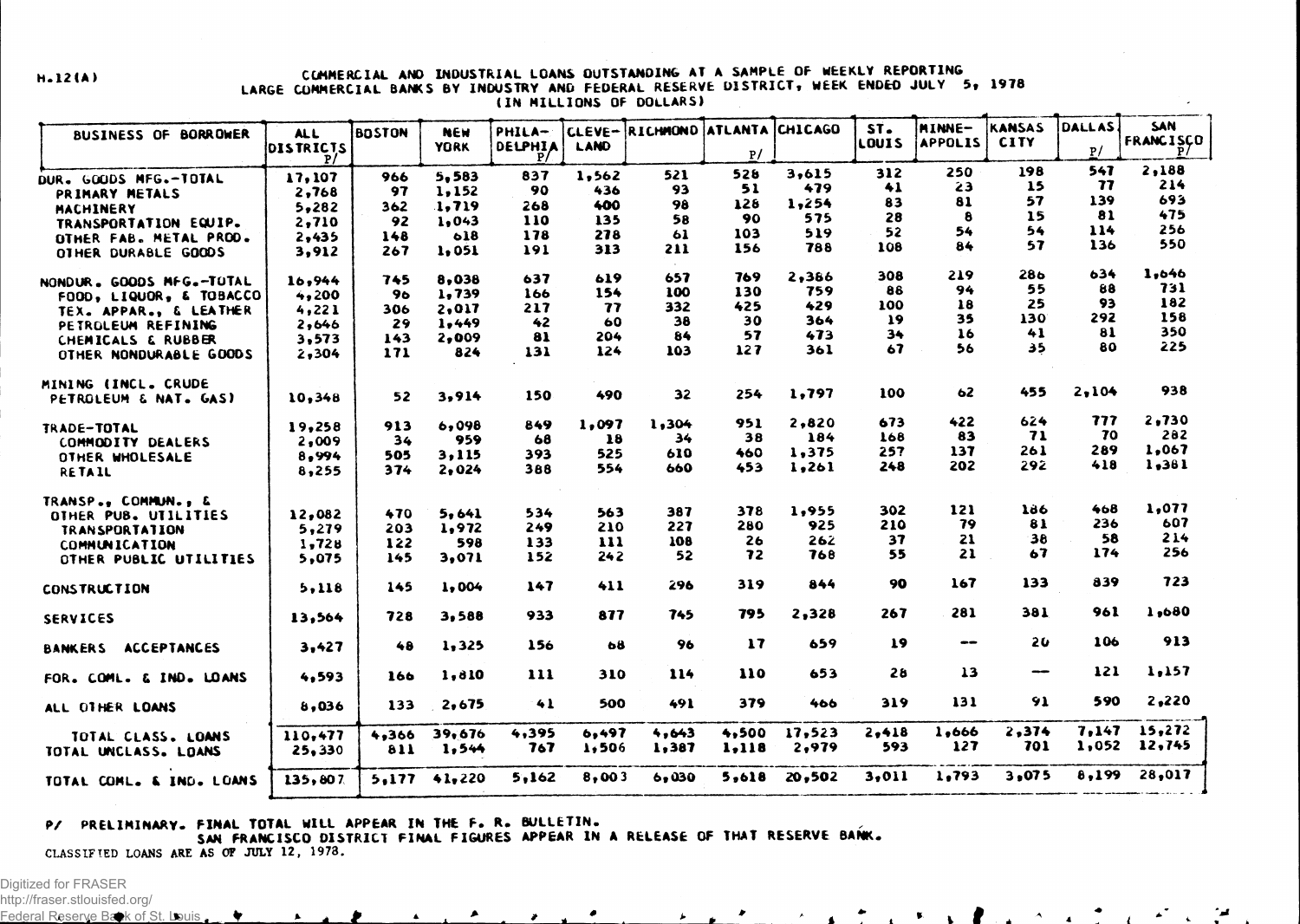b . ເ

L.

≻

 $\rightarrow$  $\bullet$ 

٠,  $\overline{1}$ 

 $\overline{\phantom{a}}$ 

 $\rightarrow$ 

 $\bullet$ 

 $\bullet$ 

 $\overline{\phantom{a}}$ 

 $\blacktriangleright$ 

 $\lambda$ 

 $\rightarrow$ ÷.  $\blacktriangleright$ 

## H.12(B) COMMERCIAL AND INDUSTRIAL TERM LOANS OUTSTANDING BY INDUSTRY

**Total commercial and industrial term loans were \$51,362 million as of June 28, 1978. This was an increase of \$4,006 million over the comparable data a year ago and an increase of \$158 million from the last Wednesday in May, 1978.**

**The principal net increases were \$196 million in loans for services, \$183 million in loans for chemicals and rubber, and \$156 million for mining (including crude petroleum and natural gas).**

**The total of all business term loans on June 28, 1978, represents 47 percent of business outstanding at 1Large commercial banks in the series.**

|                                        | <b>PERCENT OF</b> | <b>TERM LOANS</b> |                                     | CHANGE FROM MONTH ENDED |                                     |  |  |
|----------------------------------------|-------------------|-------------------|-------------------------------------|-------------------------|-------------------------------------|--|--|
|                                        | TOTAL BUSI-       | <b>JUNE 28,</b>   | <b>MAY 31.</b>                      | <b>JUNE 29,</b>         | DEC. 28.<br>1977                    |  |  |
| <b>BUSINESS OF BORROWER</b>            | <b>NESS LOANS</b> | 1978              | 1978                                | 1977                    |                                     |  |  |
|                                        | (x)               |                   | (IN MILLIONS OF DOLLARS)            |                         |                                     |  |  |
| DURABLE GOODS MANUFACTURING - TOTAL    | 48                | 8,374             | -<br>37                             | 427<br>۰                | 590<br>۰                            |  |  |
| PRIMARY METALS                         | 61                | 1,706             | 30<br>-                             | 272<br>۰                | 114<br>۰                            |  |  |
| MACHINERY                              | 47                | 2,576             | <u></u><br>46                       | 16<br>۰                 | ٠<br>250                            |  |  |
| TRANSPORTATION EQUIPMENT               | 51                | 1,420             | -<br>40                             | 18<br>۰                 | 83<br>٠                             |  |  |
| OTHER FABRICATED METAL PRODUCTS        | 40                | 994               | $\bullet$<br>26                     | ٠<br>144                | ٠<br>142                            |  |  |
| OTHER DURABLE GOODS                    | 43                | 1,678             | $\ddot{\phantom{1}}$<br>53          | 23                      | ٠<br>1                              |  |  |
| NONDURABLE GOODS MANUFACTURING - TOTAL | 49                | 8,243             | 186<br>٠                            | 1,078<br>۰              | 677<br>٠                            |  |  |
| FOOD, LIQUOR, AND TOBACCO              | 39                | 1,671             | 5<br>$\overline{\phantom{a}}$       | ۰<br>281                | 218<br>۰                            |  |  |
| TEXTILES, APPAREL, AND LEATHER         | 27                | 1,122             | 25<br>$\bullet$                     | ÷<br>32                 | 124<br>٠                            |  |  |
| PETROLEUM REFINING                     | 74                | 1,947             | 15<br>-                             | 230<br>۰                | 100<br>$\overline{\phantom{a}}$     |  |  |
| CHEMICALS AND RUBBER                   | 68                | 2,412             | $\ddot{\phantom{1}}$<br>183         | 592<br>$\ddotmark$      | $\ddotmark$<br>511                  |  |  |
| OTHER NONDURABLE GOODS                 | 48                | 1,091             | <u>.</u><br>2                       | 57                      | 76<br>$\overline{\phantom{0}}$      |  |  |
| MINING (INCLUDING CRUDE PETROLEUM &    |                   |                   |                                     |                         |                                     |  |  |
| NATURAL GAS)                           | 75                | 7,760             | 156<br>٠                            | $+ 1,332$               | $+ 1,206$                           |  |  |
| TRADE - TOTAL                          | 27                | 5,240             | -<br>10                             | $+ 1,049$               | 679<br>۰                            |  |  |
| <b>COMMODITY DEALERS</b>               | 11                | 229               | 25<br>-                             | ۰<br>24                 | 41<br>$\blacksquare$                |  |  |
| OTHER WHOLESALE                        | 24                | 2,176             | 35<br>٠                             | 567<br>$\ddotmark$      | 385<br>٠                            |  |  |
| <b>RETAIL</b>                          | 34                | 2,835             | 20<br>$\equiv$                      | 458<br>۰                | $\bullet$<br>335                    |  |  |
| TRANSPORTATION, COMMUNICATION, AND     |                   |                   |                                     |                         |                                     |  |  |
| OTHER PUBLIC UTILITIES - TOTAL         | 68                | 8,283             | 169<br>$\qquad \qquad \blacksquare$ | 680<br>-                | 102<br>$\qquad \qquad \blacksquare$ |  |  |
| <b>TRANSPORTATION</b>                  | 68                | 3,738             | 36<br>۰                             | 79<br>-                 | 86<br>۰                             |  |  |
| COMMUNICATION                          | 61                | 1,010             | ٠<br>30                             | 225<br>۰                | $\bullet$<br>133                    |  |  |
| OTHER PUBLIC UTILITIES                 | 71                | 3,535             | 235<br>$\blacksquare$               | 826<br>-                | 321                                 |  |  |
| <b>CONSTRUCTION</b>                    | 42                | 2,119             | ٠<br>18                             | 375<br>۰                | 218<br>۰                            |  |  |
| <b>SERVICES</b>                        | 48                | 6,496             | 196<br>۰                            | 988<br>٠                | 923<br>۰                            |  |  |
| FOREIGN COMMERCIAL & INDUSTRIAL LOANS  | 54                | 2.469             | 35                                  | 721                     | 159<br>$\overline{\phantom{0}}$     |  |  |
| ALL UTHER LOANS                        | 30                | 2,378             | 147                                 | 158<br>۰                | 136                                 |  |  |
| TOTAL TERM LOANS OUTSTANDING           | 47                | 51,362            | 158<br>٠                            | $+4,006$                | $+3,896$                            |  |  |